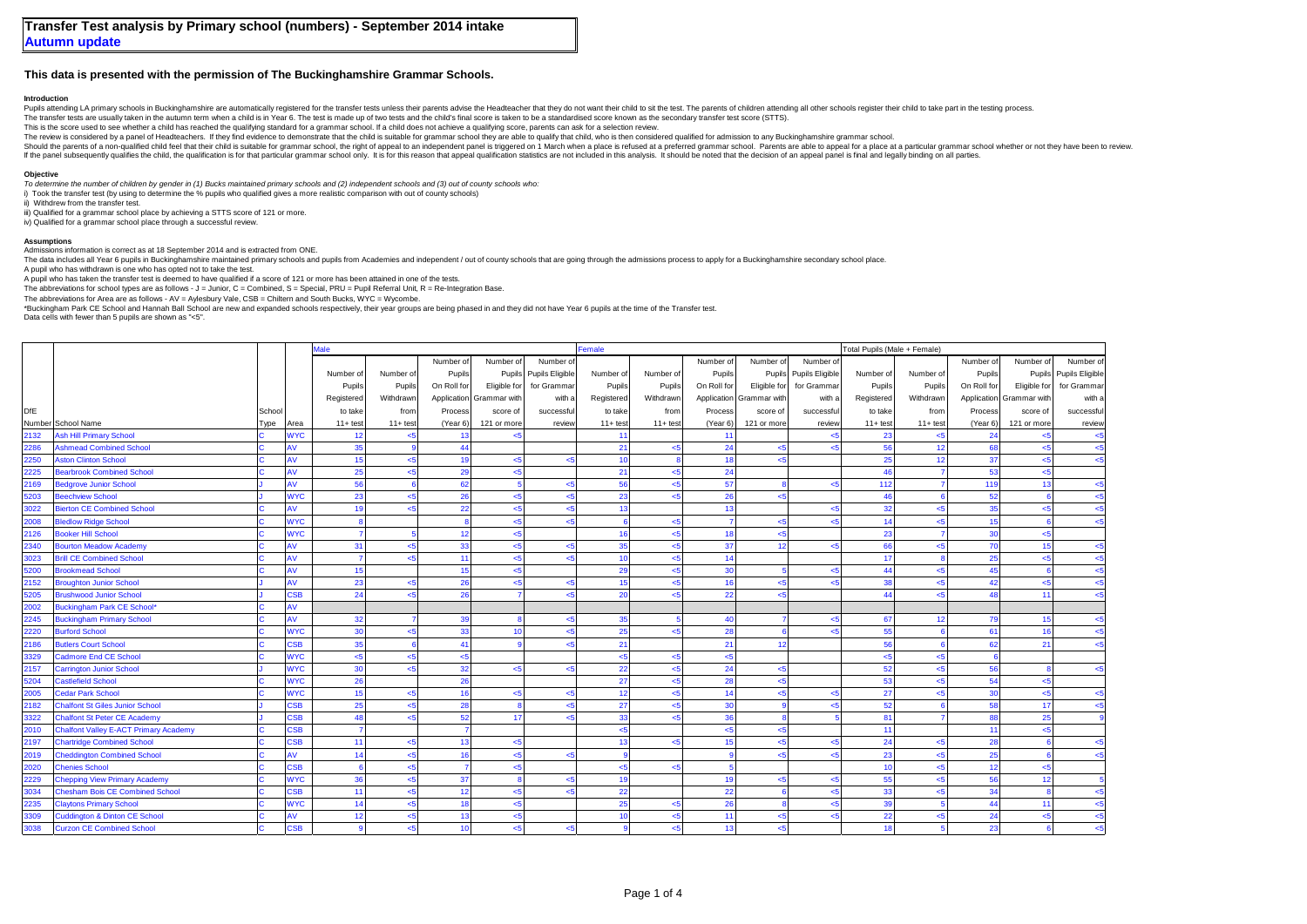|              |                                                                            |        |                  | <b>Aale</b>        |                    |                |                |                      | Female<br>Total Pupils (Male + Female) |                |             |                  |                        |                  |                    |                  |                          |                 |  |
|--------------|----------------------------------------------------------------------------|--------|------------------|--------------------|--------------------|----------------|----------------|----------------------|----------------------------------------|----------------|-------------|------------------|------------------------|------------------|--------------------|------------------|--------------------------|-----------------|--|
|              |                                                                            |        |                  |                    |                    | Number of      | Number of      | Number of            |                                        |                | Number of   | Number of        | Number of              |                  |                    | Number of        | Number of                | Number of       |  |
|              |                                                                            |        |                  | Number of          | Number of          | Pupils         | Pupils         | Pupils Eligible      | Number of                              | Number of      | Pupils      |                  | Pupils Pupils Eligible | Number of        | Number of          | Pupils           | Pupils                   | Pupils Eligible |  |
|              |                                                                            |        |                  | Pupils             | Pupils             | On Roll for    | Eligible for   | for Grammar          | Pupils                                 | Pupils         | On Roll for | Eligible for     | for Grammar            | Pupils           | Pupils             | On Roll for      | Eligible for             | for Grammar     |  |
|              |                                                                            |        |                  | Registered         | Withdrawn          | Application    | Grammar with   | with a               | Registered                             | Withdrawn      | Application | Grammar with     | with a                 | Registered       | Withdrawn          |                  | Application Grammar with | with a          |  |
| <b>DfE</b>   |                                                                            | School |                  | to take            | from               | Process        | score of       | successfu            | to take                                | from           | Process     | score of         | successful             | to take          | from               | Process          | score of                 | successful      |  |
|              | Number School Name                                                         | Гуре   | Area             | $11 + \text{test}$ | $11 + \text{test}$ | (Year 6)       | 121 or more    | review               | $11 + test$                            | $11 + test$    | (Year 6)    | 121 or more      | review                 | $11+ test$       | $11 + \text{test}$ | (Year 6)         | 121 or more              | review          |  |
| 5208         | <b>Danesfield School</b>                                                   |        | <b>NYC</b>       | 24                 |                    | 24             | 11             | $5$                  | 23                                     | $5$            | 25          | 6                |                        | 47               | < 5                | 49               | 17                       | $5$             |  |
| 2013         | Denham Green E-ACT Primary Academy                                         |        | <b>SB</b>        | $\overline{7}$     | $5$                | $\mathbf{a}$   |                |                      | $5$                                    |                | $\leq$      |                  |                        | 11               | 5                  | 12               |                          |                 |  |
| 2000         | Disraeli School - The                                                      |        | <b>NYC</b>       | 20                 | $\overline{5}$     | 25             | < 5            |                      | 33                                     | $5$            | 37          | $5$              | <5                     | 53               | $\mathbf{g}$       | 62               | $5$                      | $5$             |  |
| 2028         | <b>Dorney School</b>                                                       |        | <b>SB</b>        | $\mathbf{g}$       | $5$                | 10             | 5              |                      | $\mathbf{g}$                           | $5$            | 12          | $5$              |                        | 18               | <5                 | 22               | <5                       |                 |  |
| 2009         | <b>Downley School</b>                                                      |        | <b>NYC</b>       | 29                 | < 5                | 32             | Æ              | $<$ 5                | 29                                     | $5$            | 30          | 10               | 5                      | 58               | $5$                | 62               | 18                       | < 5             |  |
| 2033         | dlesborough School                                                         |        | ١V               | 21                 | $5$                | 22             | 5              | $\leq$ 5             | 13                                     | $5$            | 16          | $5$              | 5                      | 34               | $5$                | 38               |                          | $5$             |  |
| 2282         | Elangeni School                                                            |        | <b>SB</b>        | 22                 |                    | 22             |                | <5                   | 34                                     | <5             | 37          | 16               | <5                     | 56               | <5                 | 59               | 25                       | $5$             |  |
| 2181         | <b>Elmhurst School - The</b>                                               |        | ١V               | 13                 |                    | 13             |                |                      | 14                                     |                | 14          | <5               | $5 - 5$                | 27               |                    | 27               | $5$                      | $5$             |  |
| 2142         | Farnham Common Junior School                                               |        | <b>SB</b>        | 19                 | $5$                | 21             | 5              | $5$                  | 29                                     | <5             | 30          | $\boldsymbol{8}$ | 5                      | 48               | <5                 | 51               | 13                       |                 |  |
| 2507         | <b>Foxes Piece School</b>                                                  |        | <b>VYC</b>       | 10                 | <5                 | 12             | <5             |                      | 10                                     |                | 10          | <5               |                        | 20               | $5$                | 22               | $5$                      |                 |  |
| 3330         | Frieth CE Combined School                                                  |        | <b>VYC</b>       | $5 -$              | <5                 |                | <5             |                      | $\overline{7}$                         | <5             |             | <5               | <5                     | 10               | $5 -$              | 14               | $5 -$                    | <5              |  |
| 5210         | <b>Gerrards Cross CE School - The</b>                                      |        | <b>SB</b>        | 21                 | < 5                | 23             | ø              | $<$ 5                | 29                                     |                | 29          | 15               | <5                     | 50               | $5$                | 52               | 24                       | $5$             |  |
| 3063         | <b>Sreat Horwood CE Combined School</b>                                    |        | ١V               | 15                 |                    | 15             | <5             | k.                   | 11                                     |                | 11          | <5               | $\leq$ 5               | 26               |                    | 26               |                          | $5 - 5$         |  |
| 3040         | <b>Breat Kingshill CE Combined School</b>                                  |        | <b>NYC</b>       | 38                 |                    | 38             | 14             | $5$                  | 20                                     | $5$            | 21          | $5\phantom{.0}$  | 5                      | 58               | $\leq 5$           | 59               | 19                       | $5$             |  |
| 3036         | <b>Great Missenden CE Combined School</b>                                  |        | <b>SB</b>        | 40                 | 5                  | 45             | 18             | k.                   | 37                                     | $5 - 5$        | 38          | 12               | $5 -$                  | 77               |                    | 83               | 30                       | <5              |  |
| 2167         | <b>Grendon Underwood Combined School</b>                                   |        | ۹V               | 13                 | $\bf{8}$           | 21             | $\epsilon$     |                      | 18                                     | 15             | 33          | $5$              |                        | 31               | 23                 | 54               | $\overline{7}$           |                 |  |
| 2339         | <b>Grenville Combined School</b>                                           |        | ۹V               | 6                  | < 5                | $\overline{7}$ |                |                      | $\overline{7}$                         |                |             |                  |                        | 13               | < 5                | 14               |                          |                 |  |
| 2276         | <b>Haddenham Junior School</b>                                             |        | AV               | 30                 | 5 <sup>1</sup>     | 35             | $\overline{7}$ | < 5                  | 29                                     | $\overline{5}$ | 34          | $5$              |                        | 59               | 10                 | 69               | 11                       | $\mathbf{R}$    |  |
| 2333         | <b>Halton Combined School</b>                                              |        | À٧               | $5$                |                    | < 5            | <5             | $<$ 5                | 10                                     |                | 10          |                  | <5                     | 14               |                    | 14               | <5                       | $5$             |  |
| 5202         | <b>Hamilton Academy</b>                                                    |        | <b>NYC</b>       | 41                 | < 5                | 44             | ø              | < 5                  | 42                                     | $5$            | 46          | 12               | $5 - 5$                | 83               | $\overline{7}$     | 90               | 21                       | $5 - 5$         |  |
| 2233         | <b>Hannah Ball School*</b>                                                 |        | <b>VYC</b>       |                    |                    |                |                |                      |                                        |                |             |                  |                        |                  |                    |                  |                          |                 |  |
| 3072         | Hawridge & Cholesbury CE School                                            |        | <b>SB</b>        | $\mathbf{R}$       |                    | $\mathbf{R}$   | <5             | $5$                  | $\overline{7}$                         |                |             | $5$              |                        | 15               |                    | 15               | <5                       | $5$             |  |
| 2162         | <b>Haydon Abbey School</b>                                                 |        | ۹V               | 25                 |                    | 25             |                |                      | 19                                     | $5$            | 20          | <5               |                        | 44               | <5                 | 45               | $5$                      |                 |  |
| 3333<br>3025 | <b>Hazlemere CE Combined School</b>                                        |        | <b>VYC</b>       | 18<br>17           | $5$<br>$5$         | 19<br>19       | $5$<br><5      | $\leq$ 5<br>$\leq$ 5 | 11<br>19                               | $5 -$<br>$5$   | 12          | <5               | <5                     | 29<br>36         | <5                 | 31<br>40         | <5<br>$5$                | <5              |  |
| 3334         | <b>High Ash CE Combined School</b>                                         |        | ۹V<br><b>VYC</b> | $\mathbf{g}$       | $5 - 5$            | 11             | <5             |                      | 15                                     | $\leq 5$       | 21<br>18    | $5$<br><5        |                        | 24               | <5                 | 29               |                          | $5$             |  |
|              | <b>High Wycombe CE Combined School</b>                                     |        | <b>NYC</b>       | 24                 |                    | 24             | $5$            | < 5                  | 32                                     |                |             | $5$              | <5                     | 56               |                    | 56               |                          | < 5             |  |
| 2352<br>2200 | <b>Highworth Combined School and Nursery</b><br>Holmer Green Junior School |        | <b>SB</b>        | 26                 | $\overline{5}$     | 31             | 5<             | k.                   | 26                                     | <5             | 32<br>28    | $5$              |                        | 52               |                    | 59               |                          | $5$             |  |
| 2345         | <b>Ioltspur School</b>                                                     |        | <b>SB</b>        | 11                 | $5$                | 12             | 5              |                      | 13                                     | <5             | 17          | $5$              | <5                     | 24               | 5                  | 29               | $\overline{7}$           | < 5             |  |
| 3347         | <b>Holy Trinity CE School</b>                                              |        | <b>VYC</b>       | 32                 | 6                  | 38             | 5              | 5                    | 31                                     | 6              | 37          | $6 \overline{6}$ | $5 -$                  | 63               | 12                 | 75               | 11                       | 6               |  |
| 2242         | <b>Hughenden Primary School</b>                                            |        | <b>NYC</b>       | 10                 |                    | 10             | $5$            | < 5                  | $5$                                    |                | $5$         |                  |                        | 14               |                    | 14               | $5$                      | $5$             |  |
| 2060         | <b>Ickford Combined School</b>                                             |        | W                | $5\overline{5}$    | < 5                | $\mathbf{R}$   | <5             |                      | $\overline{7}$                         | $5$            | 10          | $5$              | $5 -$                  | 12               |                    | 18               | 5                        | $-5$            |  |
| 2168         | ver Heath Junior School                                                    |        | <b>SB</b>        | 20                 | $5$                | 21             | <5             |                      | 14                                     | $5$            | 18          | $5$              | 5                      | 34               | Б                  | 39               |                          | $5$             |  |
| 2061         | ver Village Junior School                                                  |        | <b>SB</b>        | 18                 | $5\phantom{.0}$    | 23             | $5$            | $5$                  | 15                                     | $5$            | 16          | < 5              |                        | 33               | 6                  | 39               | $5$                      | $5$             |  |
| 2199         | Juniper Hill School                                                        |        | <b>VYC</b>       | 28                 | <5                 | 29             |                |                      | 26                                     | 6              | 32          | 8                | <5                     | 54               |                    | 61               | 16                       |                 |  |
| 3377         | King's Wood School                                                         |        | <b>VYC</b>       | 24                 | < 5                | 27             | $< 5$          |                      | 24                                     | $5$            | 25          | $5$              | 5                      | 48               | < 5                | 52               | $5$                      | $5$             |  |
| 2228         | ane End Primary School                                                     |        | <b>VYC</b>       |                    |                    |                |                |                      |                                        |                |             |                  |                        | 11               |                    | 11               |                          |                 |  |
| 2226         | <b>Lent Rise Combined School</b>                                           |        | <b>SB</b>        | 32                 | < 5                | 35             | 10             |                      | 19                                     | $5$            | 21          | 9                |                        | 51               |                    | 56               | 19                       |                 |  |
| 2068         | ey Hill School                                                             |        | <b>SB</b>        | 15                 | < 5                | 18             | < 5            | جے                   | 10                                     | <5             | 11          | $5$              | $5$                    | 25               | $5$                | 29               |                          | $5$             |  |
| 2153         | Little Chalfont Primary School                                             |        | <b>SB</b>        | 14                 | $\leq 5$           | 16             | g              |                      | 17                                     | $5$            | 19          | 13               | <5                     | 31               | $5$                | 35               | 22                       | <5              |  |
| 2071         | Little Kingshill Combined School                                           |        | <b>SB</b>        | 10                 | $5$                | 12             | < 5            |                      | 17                                     |                | 17          | 6                |                        | 27               | 5                  | 29               |                          |                 |  |
| 2012         | <b>Little Spring School</b>                                                |        | <b>SB</b>        | 10                 |                    | 10             | $5$            |                      | 10                                     | $5$            | 11          |                  |                        | 20               | $5$                | 21               | $5 - 5$                  |                 |  |
| 2261         | <b>Long Crendon School</b>                                                 |        | ۹V               | 13                 | $5$                | 14             | < 5            |                      | $\overline{7}$                         | $\overline{9}$ | 16          | $5$              | 5                      | 20               | 10                 | 30               |                          | $5$             |  |
| 3043         | ongwick CE Combined School                                                 |        | <b>NYC</b>       | 8                  | < 5                | 11             | $< 5$          |                      | 6                                      | $5$            |             |                  | 5                      | 14               | 5                  | 19               | $5$                      | < 5             |  |
| 5206         | <b>Loudwater Combined School</b>                                           |        | <b>VYC</b>       | 15                 | <5                 | 17             | $5 -$          |                      | 10                                     | <5             | 11          | <5               | <5                     | 25               | $5 -$              | 28               | <5                       | <5              |  |
| 2263         | Manor Farm Community Junior School                                         |        | <b>NYC</b>       | 40                 | <5                 | 41             | $\epsilon$     | < 5                  | 25                                     | <5             | 28          | <5               | <5                     | 65               | $5$                | 69               |                          | $\mathbf{g}$    |  |
| 2123         | Meadows School - The                                                       |        | <b>VYC</b>       | $\overline{9}$     | < 5                | 11             |                | $\epsilon$ 5         | $6\phantom{1}6$                        | $5$            |             |                  |                        | 15               | <5                 | 19               |                          | $5$             |  |
| 2006         | <b>Millbrook Combined School</b>                                           |        | <b>VYC</b>       | 26                 | $5$                | 28             |                |                      | 14                                     | $\leq 5$       | 15          | $5$              | <5                     | 40               | <5                 | 43               | <5                       | <5              |  |
| 3046         | Monks Risborough CE Primary School                                         |        | <b>VYC</b>       | 14                 | < 5                | 15             | $5$            | <5                   | 14                                     | <5             | 17          | $5$              | 5                      | 28               | $5$                | 32               | $\overline{7}$           | $5$             |  |
| 2335         | <b>Vaphill &amp; Walters Ash School</b>                                    |        | <b>VYC</b>       | 21                 | $5 - 5$            | 22             | <5             |                      | 22                                     | <5             | 25          | <5               |                        | 43               | $5 - 5$            | 47               | $5 - 5$                  |                 |  |
| 3061         | <b>Newton Longville CE Combined School</b>                                 |        | ۹V               | 13                 | $5$                | 15             | <5             |                      | 12                                     | $5 -$          | 15          | $5$              |                        | 25               |                    | 30               | $5$                      |                 |  |
| 3014         | <b>North Marston CE School</b>                                             |        | À٧               | 5 <sub>5</sub>     |                    | $5 -$          | $5 - 5$        |                      | $\mathbf{g}$                           |                |             |                  | $\epsilon$ 5           | 10 <sub>10</sub> |                    | 10 <sup>10</sup> | 5 <sub>5</sub>           | $5 - 5$         |  |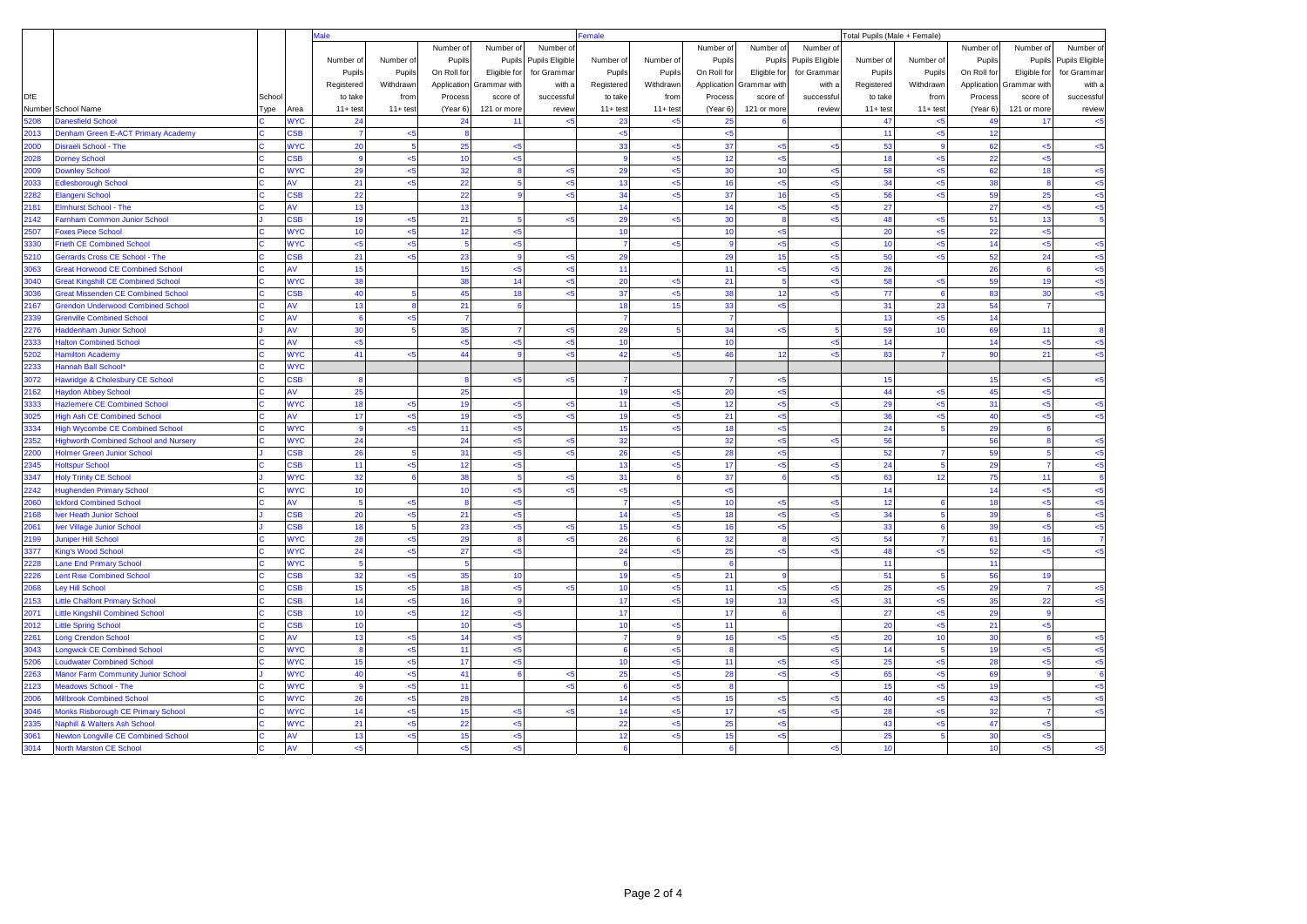|      |                                           |        |                | Male           |                |                |                |                 | Female                  |                 |             |                 |                 | Total Pupils (Male + Female) |                    |             |                          |                 |  |
|------|-------------------------------------------|--------|----------------|----------------|----------------|----------------|----------------|-----------------|-------------------------|-----------------|-------------|-----------------|-----------------|------------------------------|--------------------|-------------|--------------------------|-----------------|--|
|      |                                           |        |                |                |                | Number of      | Number of      | Number of       |                         |                 | Number of   | Number of       | Number of       |                              |                    | Number of   | Number of                | Number of       |  |
|      |                                           |        |                | Number of      | Number of      | Pupils         | Pupils         | Pupils Eligible | Number of               | Number of       | Pupils      | Pupils          | Pupils Eligible | Number of                    | Number of          | Pupils      | Pupils                   | Pupils Eligible |  |
|      |                                           |        |                | Pupils         | Pupils         | On Roll for    | Eligible for   | for Grammar     | Pupils                  | Pupils          | On Roll for | Eligible for    | for Grammar     | Pupils                       | Pupils             | On Roll for | Eligible for             | for Grammar     |  |
|      |                                           |        |                | Registered     | Withdrawn      | Application    | Grammar with   | with a          | Registered              | Withdrawn       | Application | Grammar with    | with a          | Registered                   | Withdrawn          |             | Application Grammar with | with a          |  |
| DfE  |                                           | School |                | to take        | from           | Process        | score of       | successful      | to take                 | from            | Process     | score of        | successful      | to take                      | from               | Process     | score of                 | successful      |  |
|      | Number School Name                        | Type   | Area           | $11 + test$    | $11+ test$     | (Year 6)       | 121 or more    | review          | $11 + test$             | $11 + test$     | (Year 6)    | 121 or more     | review          | $11 + test$                  | $11 + \text{test}$ | (Year 6)    | 121 or more              | review          |  |
| 2001 | Oak Green School                          |        | ۹V             | 29             |                | 29             | <5             |                 | 23                      | $5$             | 24          |                 |                 | 52                           | < 5                | 53          | < 5                      |                 |  |
| 3100 | <b>Oakley CE Combined School</b>          |        | ۹V             | <5             | <5             | 5              |                |                 | $5$                     | <5              |             | $5$             |                 | $\mathbf{a}$                 | <5                 | 11          | $5 -$                    |                 |  |
| 2184 | <b>Dakridge School</b>                    |        | <b>NYC</b>     | 19             | $5$            | 21             | $5$            | $5$             | 22                      |                 | 22          | $5 - 5$         |                 | 41                           | 5                  | 43          |                          | $5$             |  |
| 3375 | Our Lady's Catholic Primary School        |        | <b>SB</b>      | 20             | < 5            | 23             | 10             |                 | $5$                     | <5              |             |                 |                 | 24                           | 6                  | 30          | 10                       |                 |  |
| 5201 | <b>Overstone Combined School</b>          |        | ۹V             | 6              | < 5            | $\overline{7}$ | $5$            |                 | 11                      |                 | 11          | $5$             | 5               | 17                           | $5 - 5$            | 18          | $5$                      | $5$             |  |
| 2204 | <b>Prestwood Junior School</b>            |        | <b>SB</b>      | 30             | $5$            | 31             |                | < 5             | 24                      | $5$             | 25          | $\overline{5}$  | 5               | 54                           | < 5                | 56          | 14                       |                 |  |
| 2011 | Princes Risborough Primary School         |        | <b>VYC</b>     | 16             | 8              | 24             |                |                 | 17                      | <5              | 19          |                 | <5              | 33                           | 10                 | 43          |                          | <5              |  |
| 3074 | <b>Quainton CE Combined School</b>        |        | Ŵ              | 14             | < 5            | 16             |                |                 | 6                       | 5               | 11          |                 |                 | 20                           | $\overline{7}$     | 27          |                          |                 |  |
| 2292 | <b>Robertswood School</b>                 |        | <b>SB</b>      | 24             | 8              | 32             | я              | $5$             | 17                      | $\mathbf{9}$    | 26          | < 5             | <5              | 41                           | 17                 | 58          |                          | $5$             |  |
| 2038 | <b>Roundwood Primary School</b>           |        | ۹V             | $\overline{7}$ | < 5            | $\mathbf{g}$   |                |                 | 12                      |                 | 12          | $5$             | <5              | 19                           | <5                 | 21          | <5                       | $5$             |  |
| 3326 | <b>Seer Green CE Combined School</b>      |        | S <sub>B</sub> | $\mathbf{Q}$   | $5$            | 12             | <5             |                 | 15                      | <5              | 18          | $\overline{5}$  | <5              | 24                           | $\mathbf{g}$       | 30          |                          | $5 -$           |  |
| 2255 | pinfield School                           |        | <b>NYC</b>     | 16             | $5$            | 17             | 7              |                 | 9                       | $5$             | 11          | $5$             | 5               | 25                           | < 5                | 28          |                          | $5$             |  |
| 3367 | <b>St Edward's Catholic Junior School</b> |        | ۹V             | 30             | <5             | 31             | <5             |                 | 24                      | $5$             | 25          | <5              |                 | 54                           | $5$                | 56          |                          |                 |  |
| 3008 | St James and St John CE Primary School    |        | ١V             | $\mathbf{R}$   | < 5            | 11             |                | جے              | $\mathbf{a}$            | <5              | 12          | $5 - 5$         |                 | 16                           |                    | 23          | $5 - 5$                  | < 5             |  |
| 3336 | St John's CE Combined School              |        | <b>NYC</b>     | 13             |                | 13             | F              |                 | $\mathbf{a}$            | $5$             |             | $5$             |                 | 21                           | $5$                | 22          |                          |                 |  |
| 3371 | St Joseph's Catholic Primary School       |        | <b>SB</b>      | 27             | < 5            | 28             | $\overline{7}$ | < 5             | 20                      | <5              | 23          | $5\phantom{a}$  |                 | 47                           | $5$                | 51          | 12                       | $5$             |  |
| 3376 | <b>St Louis Catholic Combined School</b>  |        | ١V             | 17             |                | 17             | <5             |                 | 14                      | $5$             | 16          | $5$             | -5              | 31                           | $5 - 5$            | 33          |                          | $5$             |  |
| 3328 | St Mary & All Saints CE Primary School    |        | <b>SB</b>      | 14             |                | 14             | 5              |                 | 13                      |                 | 13          | 6               |                 | 27                           |                    | 27          | 11                       |                 |  |
| 3320 | St Mary's CE Primary School, Amersham     |        | <b>SB</b>      | 23             | 6              | 29             | 11             | < 5             | 14                      | $\mathbf{a}$    | 22          | $\overline{7}$  | <5              | 37                           | 14                 | 51          | 18                       | $5$             |  |
| 3020 | St Mary's CE School                       |        | ۹V             | 17             | < 5            | 19             | $\epsilon$     | $\leq$ 5        | 36                      | <5              | 37          | 5               | <5              | 53                           | $5$                | 56          | 11                       | < 5             |  |
| 3053 | St Mary's Farnham Royal CE Primary School |        | <b>SB</b>      | 16             | 6              | 22             | $5$            |                 | 13                      | <5              | 15          | $5$             |                 | 29                           |                    | 37          | $5 - 5$                  |                 |  |
| 4701 | <b>St Michael's Catholic School</b>       |        | <b>VYC</b>     | 28             | < 5            | 32             | s              | $\leq$ 5        | 23                      | <5              | 26          | $5$             |                 | 51                           |                    | 58          |                          | $5$             |  |
| 3017 | <b>St Michael's CE Combined School</b>    |        | ١V             | 11             |                | 11             | 5              | $5$             | 9                       | $5$             | 12          | < 5             | 5               | 20                           | $5$                | 23          |                          | $5$             |  |
| 3346 | <b>St Nicolas' CE Combined School</b>     |        | <b>SB</b>      | 15             |                | 15             | $5$            | $5$             | 12                      | $5$             | 13          | <5              |                 | 27                           | $5$                | 28          |                          | <5              |  |
| 3342 | It Paul's CE Combined School              |        | <b>NYC</b>     | 12             | < 5            | 15             | < 5            |                 | 12                      | $5 -$           | 15          | $5$             |                 | 24                           |                    | 30          |                          |                 |  |
| 3361 | St Peter's Catholic Primary School        |        | <b>NYC</b>     | 11             | $5$            | 14             | $5$            |                 | 14                      |                 | 14          | $5$             |                 | 25                           | <5                 | 28          |                          |                 |  |
| 3102 | <b>St Peter's CE Combined School</b>      |        | <b>SB</b>      | 12             |                | 12             | $5$            |                 | 19                      |                 | 19          | $5$             |                 | 31                           |                    | 31          | $5$                      |                 |  |
| 2107 | <b>iteeple Claydon School</b>             |        | ١V             | 12             |                | 12             | 5              |                 | $\overline{7}$          | < 5             |             | $5 - 5$         | <5              | 19                           | < 5                | 20          | < 5                      | $5$             |  |
| 2108 | <b>Itoke Mandeville Combined School</b>   |        | ١V             | 16             | $5$            | 17             |                |                 | $\overline{\mathbf{8}}$ |                 |             |                 | <5              | 24                           | $5 -$              | 25          |                          | <5              |  |
| 2354 | Stoke Poges School - The                  |        | <b>SB</b>      | 24             | $\leq$ 5       | 27             | < 5            | < 5             | 24                      | $6\overline{6}$ | 30          | $\overline{7}$  | <5              | 48                           | <b>q</b>           | 57          | 11                       | 5               |  |
| 2269 | <b>Stokenchurch Primary School</b>        |        | <b>NYC</b>     | 32             | < 5            | 35             |                |                 | 33                      | 7               | 40          | $5\overline{5}$ | $5 -$           | 65                           | 10                 | 75          | 13                       | $\leq$ 5        |  |
| 3028 | <b>Itone CE Combined School</b>           |        | ١V             | 14             |                | 14             |                |                 | 11                      | <5              | 13          | $5$             |                 | 25                           | <5                 | 27          | $5$                      |                 |  |
| 3305 | wanbourne CE School                       |        | ۹V             | 8              | < 5            | 12             | $5$            |                 | 12                      | <5              | 13          | $5$             | <5              | 20                           | 5                  | 25          | $5$                      | $5$             |  |
| 2205 | <b>Thomas Harding Junior School</b>       |        | SSB            | 22             | $5$            | 26             | <5             |                 | 32                      |                 | 32          | 6               |                 | 54                           | $5$                | 58          |                          |                 |  |
| 2219 | <b>Thomas Hickman School - The</b>        |        | ۹V             | 26             | $5$            | 27             |                |                 | 23                      |                 | 23          |                 |                 | 49                           | 5                  | 50          |                          |                 |  |
| 2280 | <b>Furnfurlong Junior School</b>          |        | ١V             | 40             | $5$            | 41             |                | $5$             | 39                      | $5$             | 41          | $6\overline{6}$ | k5              | 79                           | $5 - 5$            | 82          | 14                       | $5 - 5$         |  |
| 2203 | <b>Tylers Green Middle School</b>         |        | <b>NYC</b>     | 24             | < 5            | 26             |                | $\leq$ 5        | 33                      | $5$             | 34          | 10              |                 | 57                           | < 5                | 60          | 18                       |                 |  |
| 2317 | <b>Waddesdon Village Primary School</b>   |        | ۹V             | 15             | < 5            | 17             |                |                 | 14                      |                 | 14          | $5$             |                 | 29                           | <5                 | 31          | $5$                      |                 |  |
| 2258 | <b>Vaterside Combined School</b>          |        | <b>SB</b>      | < 5            | $5 - 5$        |                |                |                 |                         |                 | 13          |                 |                 | 11                           |                    | 18          |                          |                 |  |
| 3029 | <b>Nendover CE Junior School</b>          |        | ۹V             | 33             | <5             | 35             | <b>g</b>       | $\leq$ 5        | 33                      | <5              | 36          | $\overline{7}$  | 5               | 66                           | 5                  | 71          | 15                       | $5$             |  |
| 2055 | <b>Nest Wycombe Combined School</b>       |        | <b>NYC</b>     | 14             | < 5            | 16             | $5$            | < 5             | 12                      | $5$             | 14          | $5$             | <5              | 26                           | $5 - 5$            | 30          | $5$                      | $5$             |  |
| 3030 | <b>Neston Turville CE School</b>          |        | ۹V             | 12             | $5$            | 14             | < 5            |                 | 14                      | $5$             | 15          | $5$             | 5               | 26                           | < 5                | 29          | <5                       | < 5             |  |
| 2251 | <b>Vhitchurch Combined School</b>         |        | ۹V             | 11             | $5$            | 13             | <5             |                 | 14                      |                 | 14          | <5              | $\leq$          | 25                           | $5 -$              | 27          |                          | <5              |  |
| 2254 | <b>Nidmer End Combined School</b>         |        | <b>NYC</b>     | 20             |                | 20             | $< 5$          | < 5             | 10                      | $5$             | 11          |                 |                 | 30                           | < 5                | 31          | $5$                      | < 5             |  |
| 2288 | <b>Villiam Harding Combined School</b>    |        | ۹V             | 49             | $5$            | 50             | $5 - 5$        | k.              | 37                      | $5 -$           | 40          | $5$             | 5               | 86                           | <5                 | 90          |                          | $5$             |  |
| 3031 | <b>Wingrave CE Combined School</b>        |        | ۹V             | <5             |                | < 5            | $5$            |                 |                         |                 |             |                 | 5               | 11                           |                    | 11          | < 5                      | $5$             |  |
| 3101 | <b>Winslow CE Combined School</b>         |        | ۹V             | 26             | 5 <sup>1</sup> | 31             | F              | < 5             | 19                      | <5              | 22          | $\overline{5}$  |                 | 45                           |                    | 53          | 11                       | $5 - 5$         |  |
| 2143 | <b>Woodside Junior School</b>             |        | <b>SB</b>      | 8              | 6 <sup>1</sup> | 14             | < 5            | < 5             | 16                      | <5              | 18          | $6\phantom{1}$  | <5              | 24                           | $\bf{8}$           | 32          | $\mathbf{a}$             | $5$             |  |